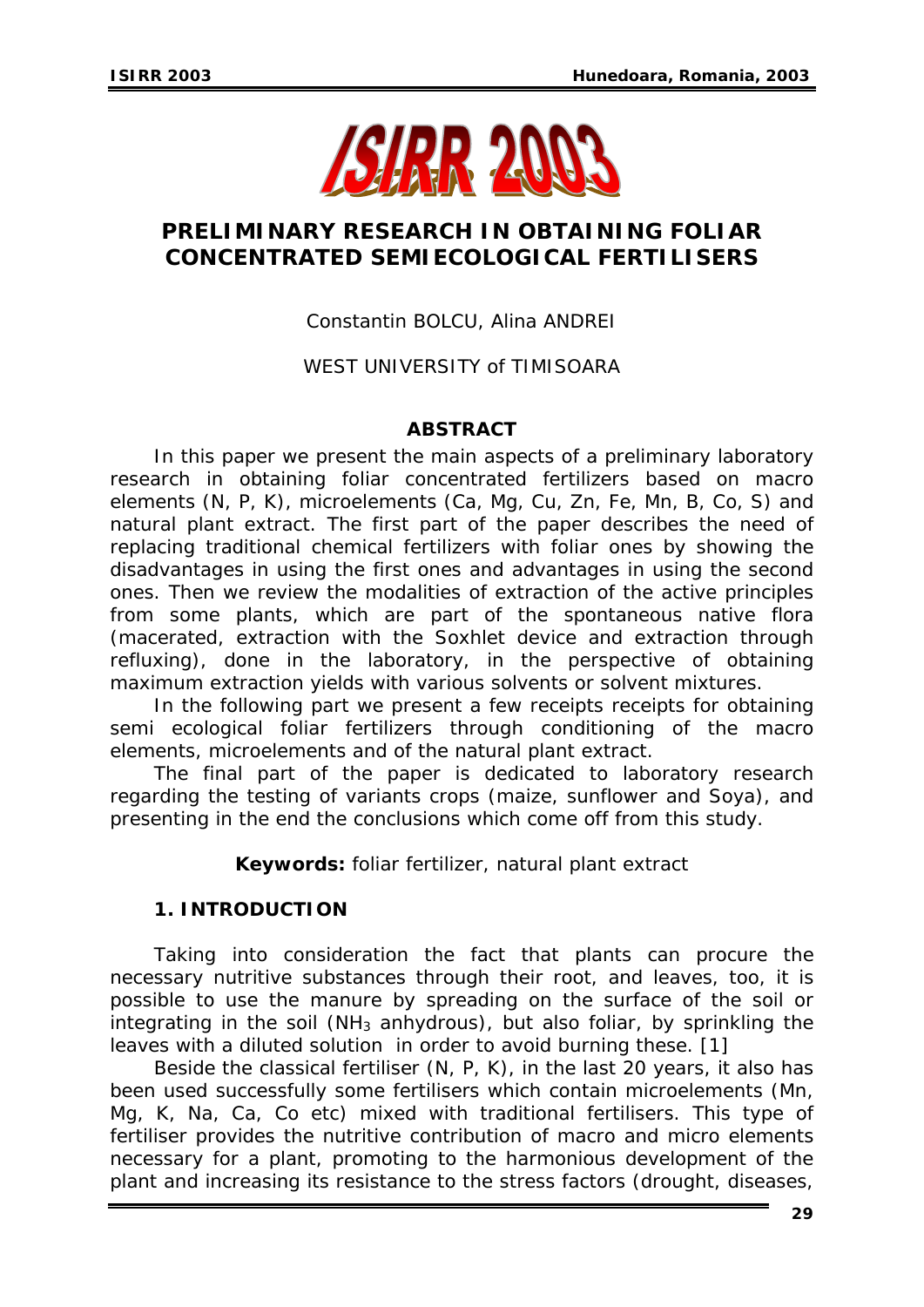pests, etc). The disadvantage of using the classical fertiliser is that the root does not absorb a big quantity, because it is spread on the surface of the soil. [2] That's way it is accumulated in the soil and it can affect the phreatic water network from that area. Using classical fertilisers provides additional productions per hectare, but the costs are high enough (about 2.000.000 lei/ha).

In the last 10 years, there have been rapid growths of the foliar fertilisers, which contain macro-elements and microelements, and natural extracts that have a role as bio-stimulators. They are spread on the leaves; these are the most adequate "gate" of the bio-stimulators to the plant (the absorption is about 20 times higher through leaves than roots). On contrary, macro and microelements are better absorbed through roots. [3] The advantage of the foliar fertiliser of this type is that it determines important growth of production (20-30%) by using some relative small amounts (1-4 l/ha), at real lower prices than the classical ones (about 400.000 lei/ha).

The foliar fertilisers provide usually, the following:

- the complementary feeding of the plant with microelements, vitamins, amino acid, enzymes, etc;
- a higher resistance at diseases, insects, drought and cold:
- the absorption of the nutritive substances, through leaves, which is faster than the one through soil, through leaves;
- an increased crop up to 50% [4].

As a result of these elements, in the experimental section of this preliminary lab study, we aimed to obtain some alcoholic extracts from three plants (coriander – *Coriandrum nativum*, horsetail – *Equisetum,*  stinging nettle – *Urtica dioica*), using usual techniques of extraction. In the end, we prepared a variant of the semi-ecological foliar fertiliser made by macroelements (N, P, and K), microelements (B, Na, Ca, Co, Mg, Fe, Cu, S, Mn, and Zn) and natural extracts from the plant obtained before.

#### **2. METHODS AND MATERILAS**

The obtaining of the natural extracts from plants is the first and the most important step of our experimental research. For obtaining these we used three plants belonging to the spontaneous native flora: coriander – *Coriandrum nativum* (crushed seeds), stinging nettle – *Urtica dioica* (dry, chopped leaves and stems) and horsetail – *Equisetum* (dry, chopped leaves and stems). We also used ethylic alcohol with a concentration of 94-96%, watery solution of ammonia with a concentration of 24-25%, calcic chloride solution with a concentration of 50% and demineralised water.

We used three different types of extraction (using the Soxhlet equipment, by normal refluxing and maceration), for each of them it was necessary o different type of equipment:

a) The Soxhlet equipment which is equipped with a siphoning pipe used as superabundance, a lateral pipe which makes the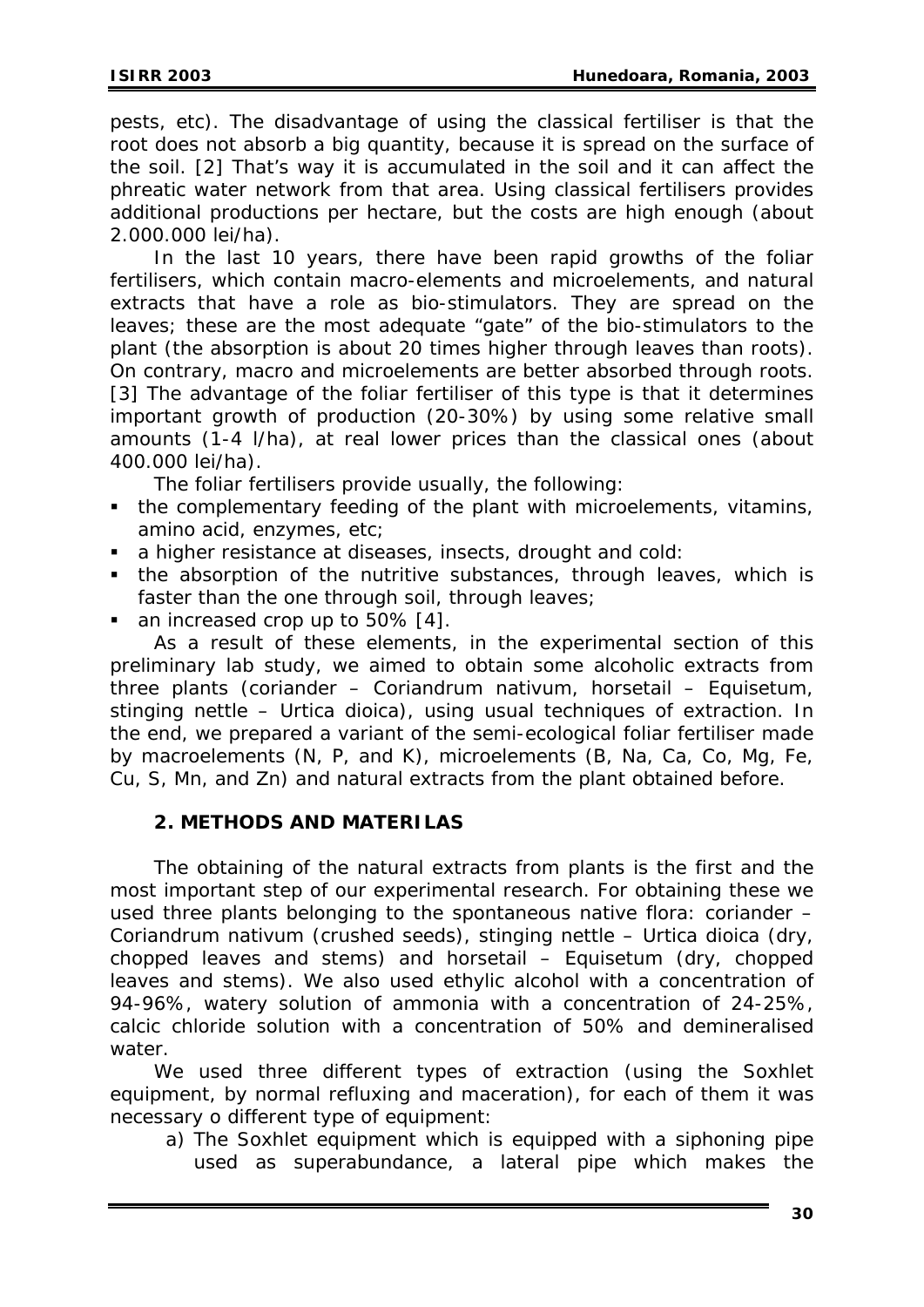connection to the distillation balloon and a refrigerator attached on the top side of the pipe where it is inserted a cardboard bullet.

- b) The normal refluxing equipment made by a hitting source, an ascending refrigerator and a balloon with round bottom.
- c) The balloon with dusty bottom and stoppers which provide a tight closing for the maceration process.

The contribution of the macro and micro-elements for obtaining the foliar fertiliser was done by using some salts (halogens, sulphides, nitrogenous, phosphates etc) and other inorganic compounds (oxides, sulphides etc). The treatment of the foliar fertiliser was made in the second step of the experimental research.

#### **3. RESULTS AND ANALYSES**

The variants of the natural extracts from plants, which we made in the laboratory are presented in Table 1.

| Variant        | Raw material                    | Unit of<br>measure | Values           | <b>Extraction condition</b>                 |
|----------------|---------------------------------|--------------------|------------------|---------------------------------------------|
|                | Coriander (Coriandrum nativum)  | Grams              | 22.5             |                                             |
|                | Ethylic alcohol 96%             | <b>Millilitres</b> | 195              | Extraction made using the                   |
| 1              | Ammonia 25%                     | <b>Millilitres</b> | 1.2              | Soxhlet device at 78 <sup>°</sup> C, for 5  |
|                | Calcium chloride solution 50%   | <b>Millilitres</b> | 12               | hours                                       |
|                | Demineralised water             | <b>Millilitres</b> | 31.5             |                                             |
|                | Coriander (Coriandrum nativum)  | Grams              | 15               |                                             |
|                | Horsetail (Equisetum)           | Grams              | 3                | Extraction made using the                   |
| $\overline{2}$ | Stinging nettle (Urtica dioica) | Grams              | $\overline{2}$   | Soxhlet device at 78 <sup>°</sup> C, for 3  |
|                | Ethyl alcohol 96%               | <b>Millilitres</b> | 100              | hours                                       |
|                | Calcium chloride solution 50%   | <b>Millilitres</b> | 5                |                                             |
|                | Demineralised water             | <b>Millilitres</b> | 38               |                                             |
|                | Coriander (Coriandrum nativum)  | Grams              | 7.5              |                                             |
|                | Horsetail (Equisetum)           | Grams              | 1.5              |                                             |
| 3              | Stinging nettle (Urtica dioica) | Grams              | $\mathbf{1}$     | Extraction made using normal                |
|                | Ethyl alcohol 96%               | <b>Millilitres</b> | 38               | refluxing at 78 <sup>°</sup> C, for 3 hours |
|                | Calcium chloride solution 50%   | <b>Millilitres</b> | 2.5              |                                             |
|                | Demineralised water             | Millilitres        | 9                |                                             |
|                | Coriander (Coriandrum nativum)  | Grams              | $\overline{7.5}$ |                                             |
|                | Horsetail (Equisetum)           | Grams              | 3                | Extraction made using normal                |
| 4              | Stinging nettle (Urtica dioica) | Grams              | 1                | refluxing at 78 <sup>°</sup> C, for 90      |
|                | Ethyl alcohol 96%               | <b>Millilitres</b> | 38               | minutes                                     |
|                | Calcium chloride solution 50%   | <b>Millilitres</b> | 2.5              |                                             |
|                | Demineralised water             | Millilitres        | 9                |                                             |
|                | Coriander (Coriandrum nativum)  | Grams              | 3.75             |                                             |
|                | Horsetail (Equisetum)           | Grams              | 0.75             | Extraction made using                       |
| 5              | Stinging nettle (Urtica dioica) | Grams              | 0.50             | maceration for 4 days at the                |
|                | Ethyl alcohol 96%               | <b>Millilitres</b> | 19               | room's temperature                          |
|                | Calcium chloride solution 50%   | <b>Millilitres</b> | 1.25             |                                             |
|                | Demineralised water             | <b>Millilitres</b> | 6                |                                             |
|                | Coriander (Coriandrum nativum)  | Grams              | 3.75             |                                             |
|                | Horsetail (Equisetum)           | Grams              | 0.75             | Extraction made using                       |
| 6              | Stinging nettle (Urtica dioica) | Grams              | 0.50             | maceration for 7 days at the                |
|                | Ethyl alcohol 96%               | <b>Millilitres</b> | 19               | room's temperature                          |
|                | Calcium chloride solution 50%   | <b>Millilitres</b> | 1.25             |                                             |
|                | Demineralised water             | <b>Millilitres</b> | 9                |                                             |

*Table 1. The variants of the natural plants extracts*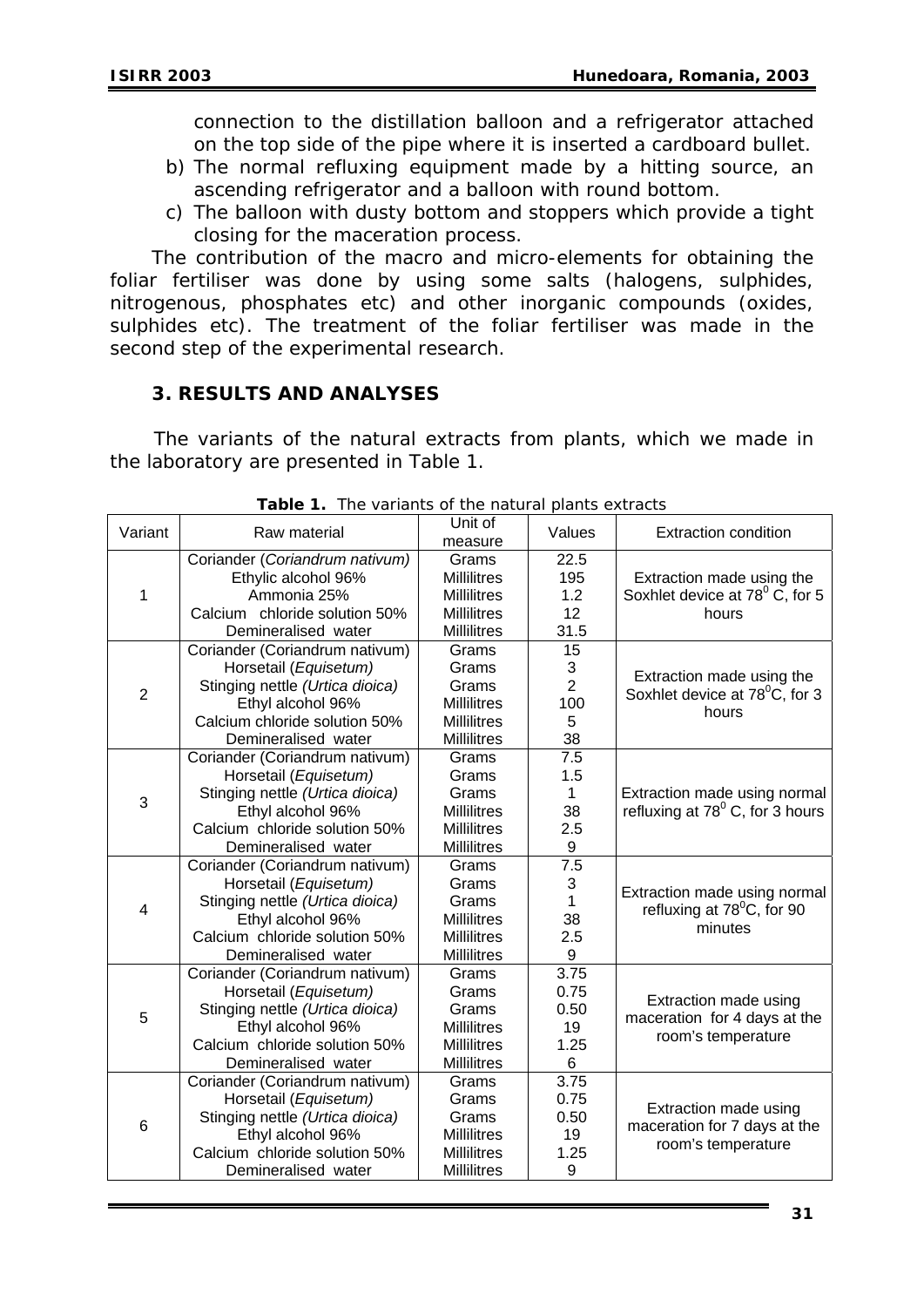In the experimental research we aimed to extract as many as possible active principles from those plants. As a result the maceration provides the extraction of vitamins and enzymes which have deteriorated by boiling. By refluxing at low periods of time, (less than 3 hours), there are extracted active principles which have medium molecular mass, which are soluble at warm temperature in water and ethyl alcohol solution. Using the Soxhlet device there are extracted almost all the rage of the active principles (even with big molecular mass and less soluble in water) in short periods of time (less than 5 hours).

We have to avoid long refluxing, because it produces partial deterioration of the active principles. Also, a long maceration (more than 5-6 days) can lead to the putrefaction process of the mixture of plants, water and ethyl alcohol.

The natural extracts obtained have different pH and density, according to the type of equipment used, the period of time for extraction and the solvents mixture. The dry substance percent varies in the same way, as we can notice from Table 2.

| Variant | Density $(g/cm^3)$ | pH   | Dry substance content<br>(%) |
|---------|--------------------|------|------------------------------|
|         | 0.893              | 8.60 | 5.78                         |
|         | 0.935              | 5.00 | 3.62                         |
|         | 0.985              | 5060 | 11.54                        |
|         | 0.924              | 6.01 | 9.12                         |
|         | 0.896              | 6.05 | 6.13                         |
|         | 0.921              | 6.43 | 6.54                         |

*Table 2. The characteristics of the natural plants extracts* 

All the variants of extracts have a green-brown colour.

In the second part of our experimental research we succeeded the conditioning of the foliar fertiliser which contains macro and microelements and natural extracts from plants.

The structure of the foliar fertiliser obtained is presented in table 3.

|  |  |  | <b>Table 3.</b> The structure of the foliar fertiliser obtained in laboratory. |
|--|--|--|--------------------------------------------------------------------------------|
|  |  |  |                                                                                |

|                    | Macro-<br>elements |    |  |    | Micro-elements |  |    |      |                                                                                                   | Natural extract |                     |                      |
|--------------------|--------------------|----|--|----|----------------|--|----|------|---------------------------------------------------------------------------------------------------|-----------------|---------------------|----------------------|
|                    | N                  |    |  | Fe | Mn             |  | Zn | l Co |                                                                                                   |                 | Ca   Mg   Variant 4 | Variant <sub>5</sub> |
| Structure<br>(a/l) | 95                 | 60 |  |    |                |  |    |      | $\vert 1.4 \vert 4.1 \vert 0.8 \vert 1.6 \vert 1.5 \vert 1.7 \vert 4.0 \vert 1.0 \vert 1.8 \vert$ |                 | 200                 | 200                  |

The conditioning was realised by a strong mixture for about 90 seconds with a mixer 1000 rotations /minute. The demineralised water which has a role of a solvent is part of the structure of the foliar fertiliser.

The characteristics of the foliar fertiliser are presented in table 4.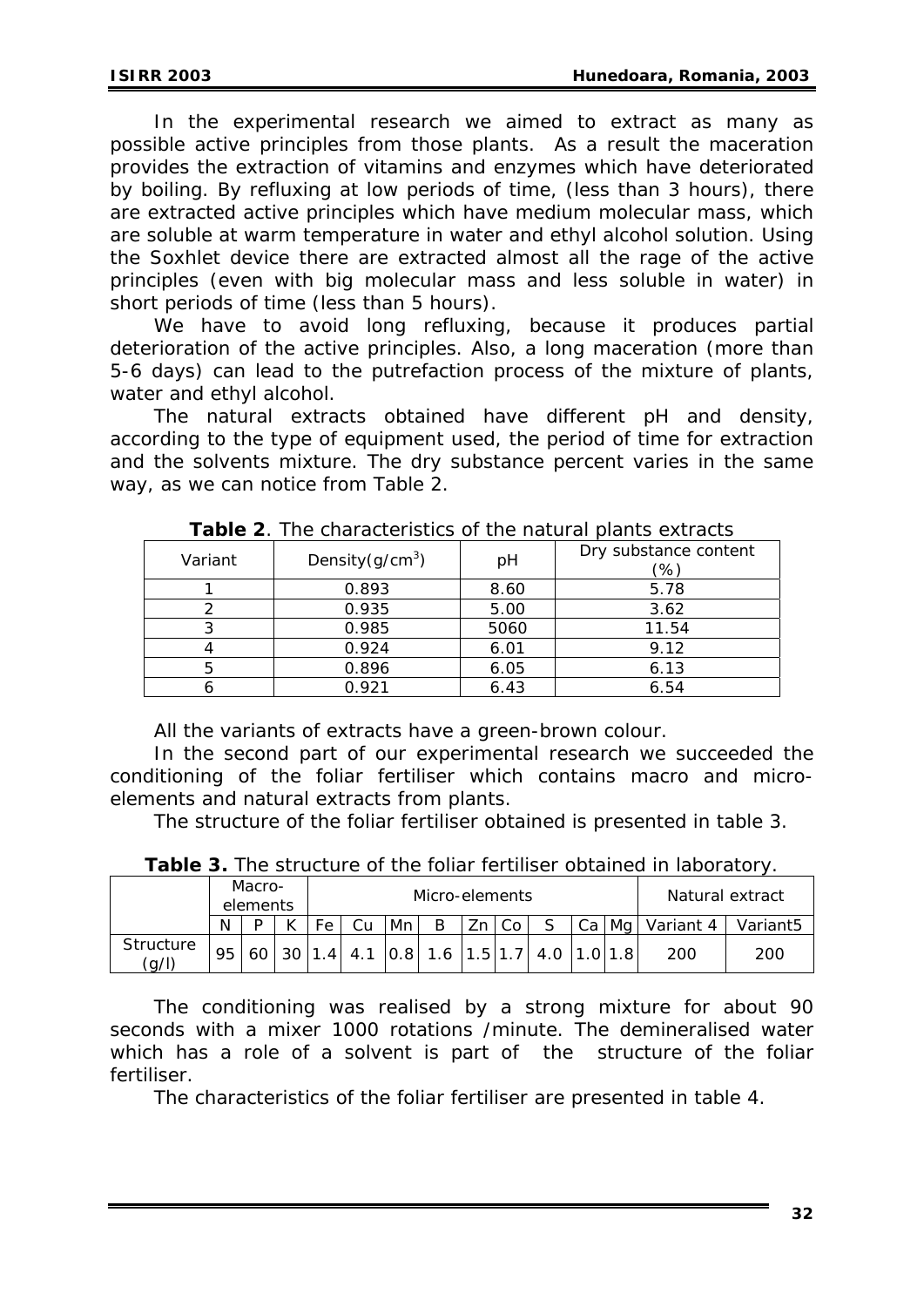| No | Characteristic        | Unit of measure   | Value                     |  |  |  |  |  |  |
|----|-----------------------|-------------------|---------------------------|--|--|--|--|--|--|
|    | Looks                 |                   | Clean green-brown liquid, |  |  |  |  |  |  |
|    | าH                    |                   | ó.25                      |  |  |  |  |  |  |
|    | Density at 20°C       | d/cm <sup>3</sup> | .08                       |  |  |  |  |  |  |
|    | Drv substance content |                   |                           |  |  |  |  |  |  |

|  | Table 4. The characteristics of the foliar fertiliser produced in the laboratory |  |  |  |  |
|--|----------------------------------------------------------------------------------|--|--|--|--|
|--|----------------------------------------------------------------------------------|--|--|--|--|

Referring to the composition of the foliar fertiliser, we can say that the role of each component is very important. So the macro elements (N, P, K) are essential nutritive elements which provides the growth and development of the plants. On the other hand, the effects of the microelements are so divers, such as:

- Calcium helps the growth of the cells;
- Magnesium helps the germination of the seeds and production of sugar;
- Copper as an enzymes activator is part of the B, C and P vitamins, supporting the producing of sugar and starch;
- Iron has a role in producing chlorophyll, fixing the nitrogen, in the good working of enzymes and plants' breathing;
- Manganese which is an enzyme's component helps in the breathing process and producing chlorophyll, an also in increasing the resistance at drought;
- **Boron has a role in stimulating the enzymatic activity, creating** the reproduction organs of the plans and producing seeds;
- Cobalt activates the enzymes, intensifies the photosynthesis and increases the quantity of starch;
- **Sulphur has a role in forming the chlorophyll.**

The resulted foliar fertiliser produced in the laboratory was tested in the greenhouse on maize crops, sunflowers, and Soya, as a solution (0.20 - 0.40l concentrate fertiliser in 30 litres of water).

In table 5 there is presented the technical conditions of using and the profit obtained.

| No. | Crop       | Numbers of<br>sprinkling | Quantity/<br>sprinkling (I/ha)   | Way of application                                         | Profits    |
|-----|------------|--------------------------|----------------------------------|------------------------------------------------------------|------------|
| 1   | Maize      | 2                        | 0.2 I solution in<br>30 I water  | 3-4 leaves and 9-12<br>days after the first<br>sprinkling  | $30 - 45%$ |
| 2   | Sun-flower | 2                        | 0.24   solution<br>in 30 I water | 4-5 leaves and 11-13<br>days after the first<br>sprinkling | 10-15 %    |
| 3   | Soya beans | 2                        | 0.22   solution<br>in 30 I water | 4-5 leaves and 12-14<br>days after the first<br>sprinkling | 25-30 %    |

*Table 5. Technical conditions of using the obtained product* 

As we can notice from the table above, following the technology of application of the product it was obtained an important profit that proves that this preliminary laboratory research confirms our expectations referring to the efficiency of this type of foliar fertiliser. It is a half